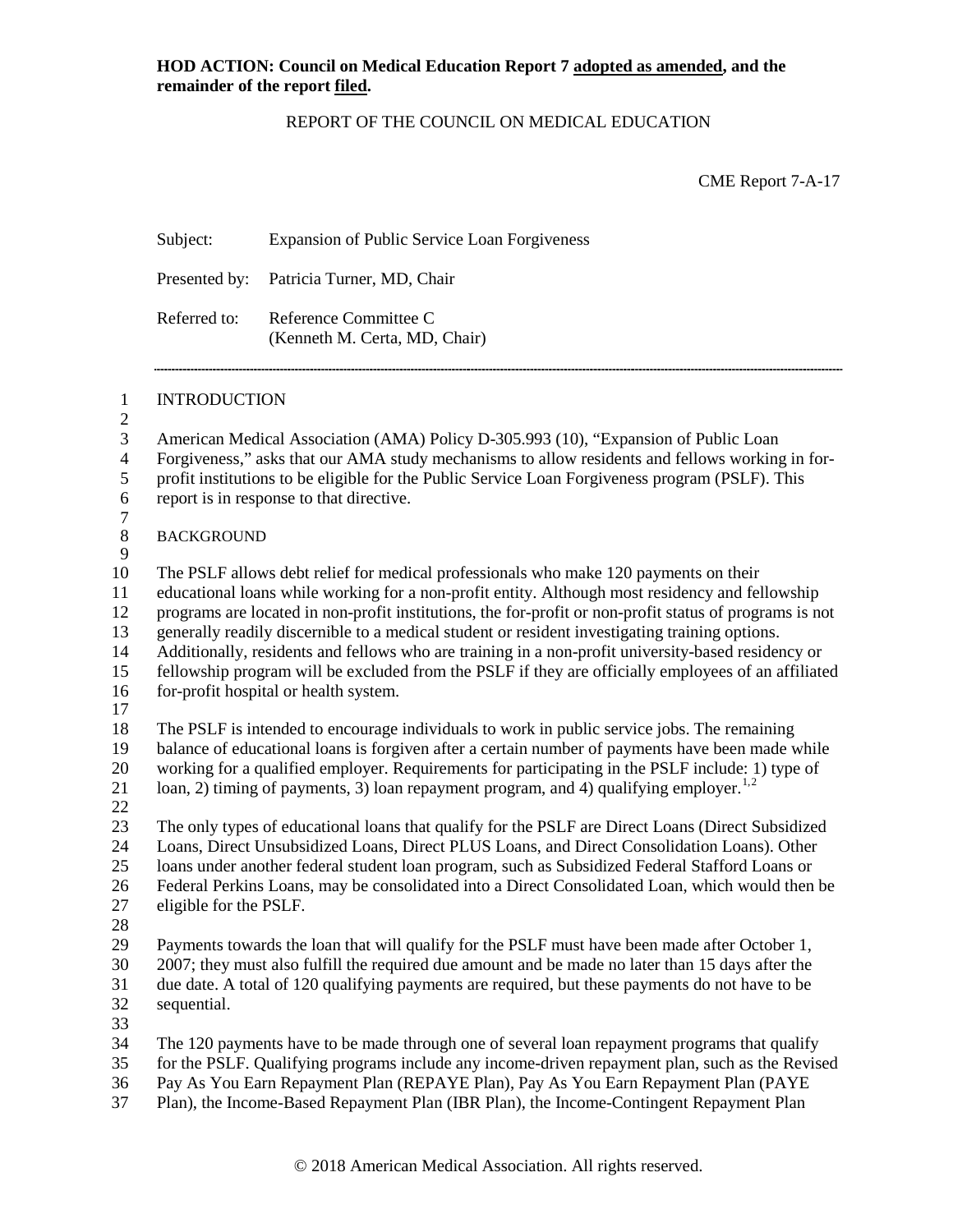(ICR Plan), or the 10-year Standard Repayment Plan. The PSLF will forgive loan balances after the 2 120 payments are made; most individuals will still have a balance if they are making payments

through REPAYE, PAYE, IBR or ICR plans, as they are income-based.

 $\frac{4}{5}$ 

Qualifying employers include the following:

- All federal, state, local, or tribal government agencies or organizations;
- Public colleges and universities, public child and family service agencies, and special governmental districts (including entities such as public transportation, water, bridge district, or housing authorities);
- 10 Non-profit organizations that are tax-exempt under section  $501(c)(3)$  of the Internal Revenue Code; and
- 
- 12 Non-profit organizations that are not tax-exempt under section  $501(c)(3)$  of the Internal Revenue Code, but which provide a qualifying public service, including emergency 14 management, public safety, public service for individuals with disabilities and the elderly,<br>15 and public health (including full-time health care practitioners). and public health (including full-time health care practitioners).
- -

 To be eligible for forgiveness after making 120 qualifying payments, the individual must be employed full-time (at least 30 hours per week) by a qualifying employer at the time each qualifying payment is made, at the time the application for loan forgiveness is made, and at the time loan forgiveness is received.

22 Prior to graduation, medical students are encouraged to request from the Office of Federal Student<br>23 Aid of the U.S. Department of Education an income-based repayment plan (REPAYE, PAYE, IBR Aid of the U.S. Department of Education an income-based repayment plan (REPAYE, PAYE, IBR or ICR). After graduation, the applicant should consolidate qualifying loans into a Direct Loan. Once in a residency program, the resident should submit an Employment Certification Form to FedLoan Servicing, an organization approved by the Department of Education to service loans owned by the federal government, and the only organization that manages the PSLF. The resident will work with his or her employer to fill out the form, and the employer will need to certify that the organization is a qualifying public service organization, state the time frame of employment, and stipulate that the resident worked at least 30 hours per week. Although the form can be submitted retroactively, it is advised that the resident submit the form annually, and while employed by the qualifying employer. Residents should retain documents supporting qualifying 3 employment, such as pay stubs and W2 forms.<sup>3</sup> 

 To date, no one has actually qualified for the PSLF. The earliest date an applicant can qualify is October 2017, at which point the program will have been in existence 120 months. Participants in any of the income-based repayment plans will have their loan paid back (with interest) and any balance forgiven after a maximum of 240 payments; the PSLF requires half the payments, after which time the balance is forgiven. A repayment plan such as the PAYE plan allows graduates— now residents—to pay a minimum 10 percent of their monthly discretionary income (total income minus any deductions minus 150 percent of the federal household poverty level) towards loan repayment.[4](#page-6-3) Once the individual is out of training and receiving a more substantial salary compared to residency, the maximum loan payment is capped at the equivalent of a 10-year level repayment note. Student loan amounts forgiven under the PSLF are not considered income, and therefore are non-taxable. 

- Not surprisingly, the program is very popular among medical students, who, as a group, have
- particularly high educational indebtedness. In 2010, Friedman and colleagues found that 11 percent
- of medical school graduates responding to the Association of American Medical Colleges'
- (AAMC) Graduation Questionnaire indicated that they intended to participate in PSLF; by 2014,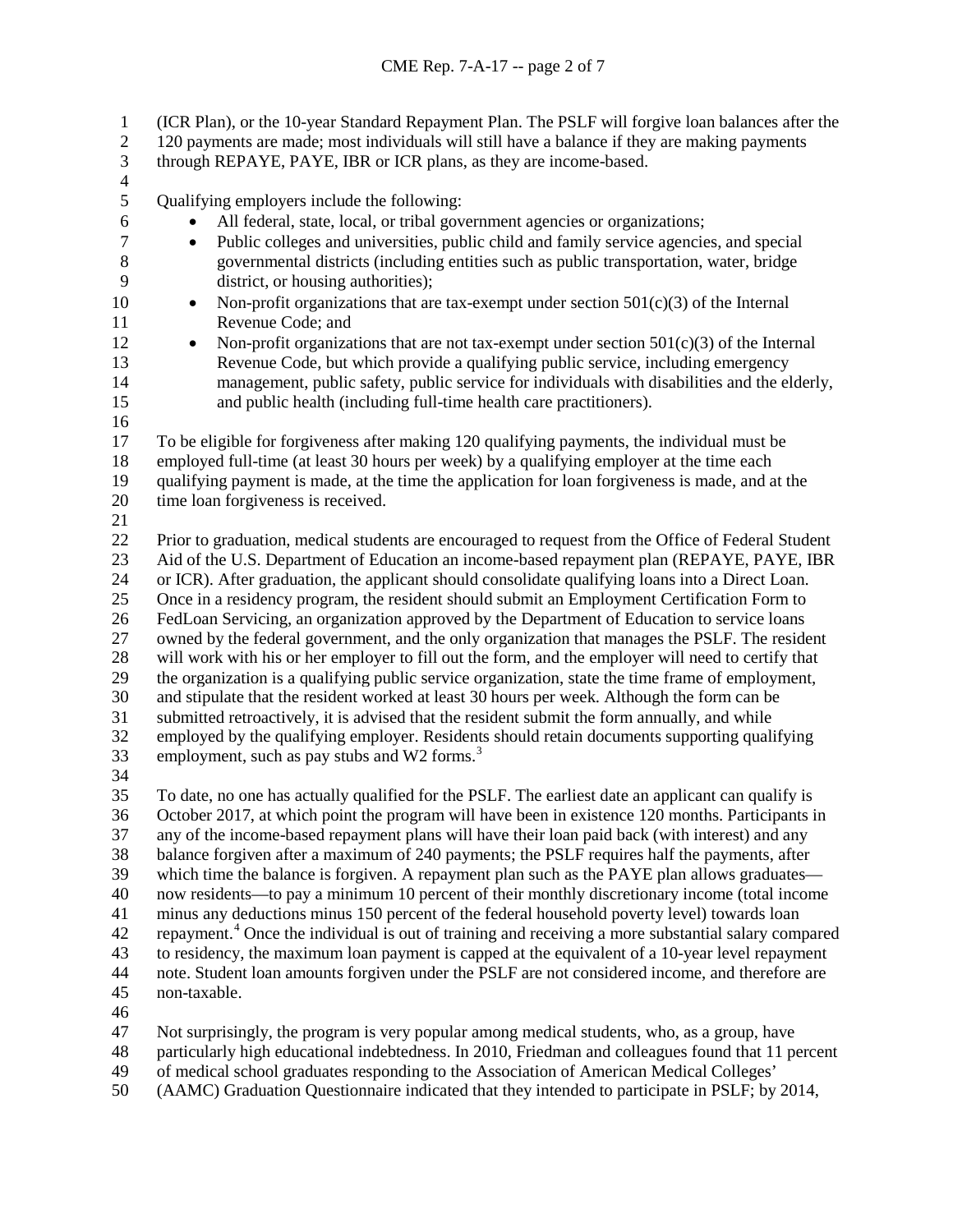1 2[5](#page-6-4) percent intended to participate.<sup>5</sup> In each of the four years studied the rate of intended participation grew 21 percent.

- 3<br>4
- CONCERNS ABOUT THE PSLF
- 

*Challenges for Residents and Fellows*

 $\frac{7}{8}$ Graduating medical students may intend to participate in the PSLF while employed as a resident, but be unable to for several reasons. During the match process, medical students rank residency programs based on the quality of training they perceive they are likely to receive, among other variables. They may not be aware of or have access to information about the for-profit status of the entity that will pay their salary. Graduate medical education often takes place within complicated 13 institutional arrangements of "sponsoring" and "participating" institutions. Even if residents and<br>14 fellows rotate to several non-profit clinical sites, and funds are contributed to that salary by nonfellows rotate to several non-profit clinical sites, and funds are contributed to that salary by non- profit or government institutions, the institution writing the salary check may not be non-profit and [6](#page-6-5) thus not be a qualifying employer for the PSLF.<sup>6</sup>

 Even if students are aware of the profit status of the programs to which they are applying, they may not feel they can only rank those programs that are non-profit in order to assure a match. Further, they are obligated by their binding agreement with the National Resident Matching Program (NRMP) to begin training at the institution to which they are matched, even if it precludes their 22 participation in PSLF. $<sup>6</sup>$ </sup>

 Finally, mergers and takeovers of hospitals can create a situation in which trainees who had been working in a non-profit hospital may find their salaries subsequently paid by a for-profit 26 organization, thus postponing or ending their eligibility to participate in the  $PSLF<sup>6</sup>$ .

- 
- *Unintended Consequences of Loan Forgiveness Programs*
- 

 Articles in the press have cautioned that students in graduate and professionals schools may borrow more than they normally would in anticipation of ultimately being relieved of the debt through loan forgiveness programs, such as the PSLF. These articles posit that this trend contributes to ever-33 increasing higher education costs that affect all students.<sup>[7](#page-6-6),[8](#page-6-7)</sup> Indeed, it has been suggested that graduate and professional schools deliberately market the benefits of income-based repayment plans (and the PSLF) to students, rather than working to make graduate education more 36 affordable.<sup>[9](#page-6-8)</sup> The harshest critics suggest that these programs, by providing unlimited loans with the prospect of forgiveness, create a moral hazard for borrowers who acquire debt with little intention of completely repaying, while taxpayers are left subsidizing their education and educational 39 institutions continue to charge high tuition.<sup>7</sup>

 Friedman and colleagues' analysis of the workforce implications of loan forgiveness programs found that the highest proportion of graduating medical students intending to use loan forgiveness were those entering a specialty that could lead to a primary care career. However, these were followed closely by those planning surgical and medical subspecialty careers. Although the intent of the PSLF was not to increase the number of primary care physicians, it is a possible side benefit. Friedman et al. raise concerns that the PSLF may divert resources from the National Health Service Corps (NHSC) program, which has an explicit goal of increasing primary care physicians in 48 underserved areas.<sup>5</sup> Indeed, analyses modeling prospective incomes of physicians in internal medicine who participate in the NHSC found that they may realize greater financial value over 50 time compared to those who borrow and then repay their loans through the PSLF.<sup>[10](#page-6-9)</sup> Accordingly, medical students may wish to consider service in the NHSC not only as an altruistic opportunity to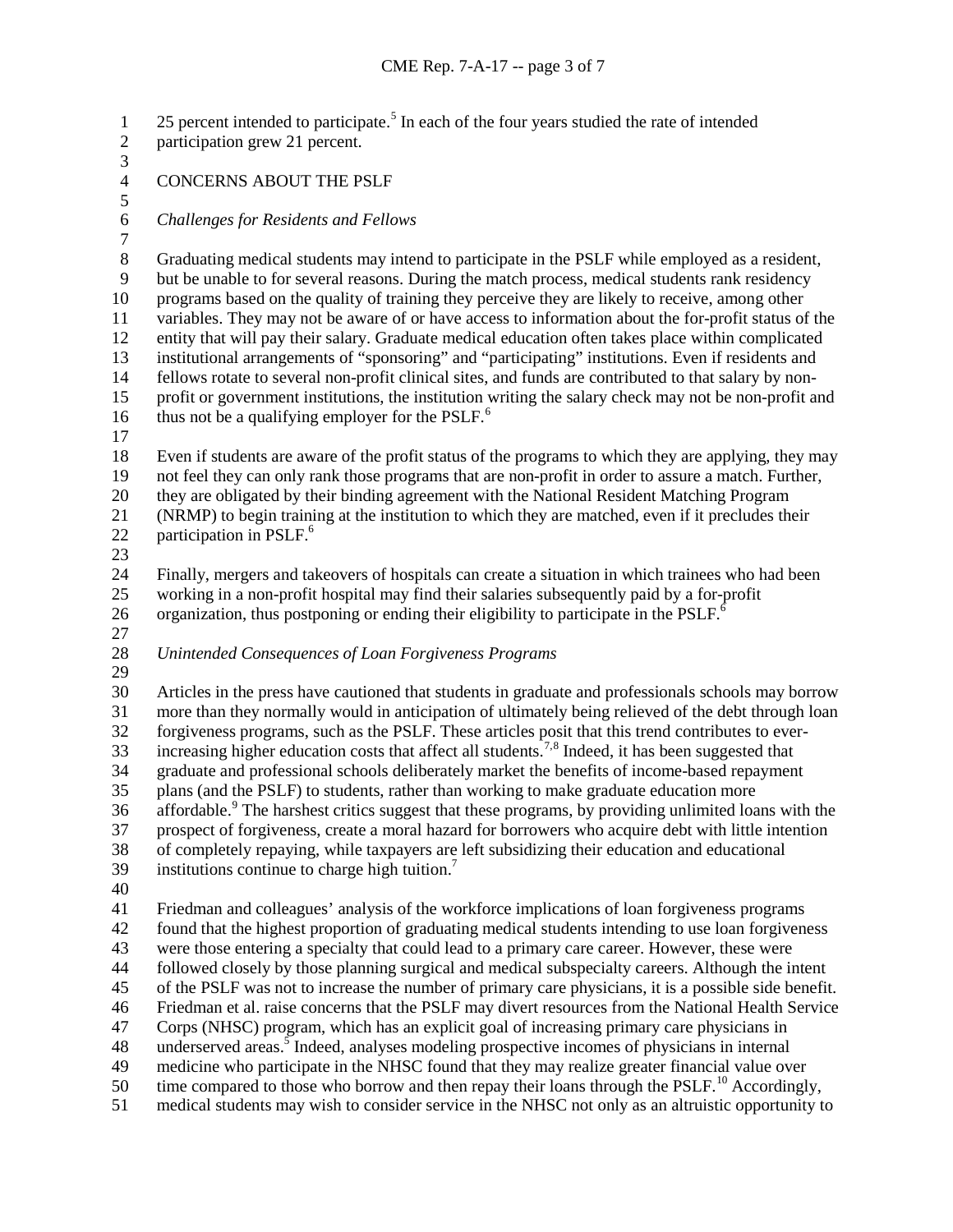## CME Rep. 7-A-17 -- page 4 of 7

provide health care to patients in need but as a wise career decision offering long-term financial

benefits. Nonetheless, there are shortages of physicians in many specialty areas in the US and

3 regional shortages in most specialties, thus physicians taking advantage of the PSLF and not<br>4 entering primary care may still ultimately serve a population for which their specialty is in sh

- 4 entering primary care may still ultimately serve a population for which their specialty is in short supply. supply.
- 6<br>7
- *Potential Costs to Taxpayers, Congressional Scrutiny, and Proposed Caps*
- 8<br>9

 An additional criticism of debt forgiveness programs is that they may disproportionately be used by people with potential to earn high incomes. This has led policymakers to explore ways to limit the resources required for the programs.

13 It is estimated that the federal cost of the PSLF for medical school graduates in 2014 alone, once<br>14 they have completed their 120 payments, will be over \$316 million.<sup>5</sup> The U.S. Department of they have completed their 120 payments, will be over \$316 million.<sup>5</sup> The U.S. Department of Education estimates that the federal costs of all income-based repayment plans (and not just the 16 PSLF) will be \$74 billion for loans taken out between 1995 and .<sup>[11](#page-6-10)</sup> Thus, this program has

received scrutiny by policymakers, with proposals to cap the amount of debt that can be forgiven.

President Obama's 2016 budget proposal included a \$57,500 cap on the amount of debt forgiven.

This would put the maximum amount of debt forgiven more in line with the average debt of

undergraduate education than graduate education, especially medical school. Another proposal

would make only one income-based repayment plan available to new borrowers (as opposed to the

22 current four) and target more generous benefits to those with lower incomes.<sup>11</sup> If such proposals

 were passed, they would be likely to affect future loan recipients and not those already participating in repayment programs.

 Policymakers will likely continue to explore ways to reduce the cost of these programs and assure they are meeting the intended need.

## POTENTIAL MODIFICATIONS TO PROTECT THE PSLF

 Several different modifications have been suggested for the PSLF. As there are well described shortages in various medical specialties, especially primary care fields, some have proposed  $\frac{1}{33}$  limiting the PSLF to those physicians who train and practice in primary care fields.<sup>5</sup> It is well established that future earning potential is one of many factors medical students consider when selecting their specialty, so this proposal might not only decrease the overall cost of the PSLF (by excluding participation by specialists), but could also increase the number of primary care physicians in the workforce.

However, this proposal has significant downsides. Definitions of primary care differ; some include

surgical fields and some do not, and picking any single list could pit specialties against each other.

Additionally, as some of the specialties omitted typically have longer training periods, this proposal

would ask physicians with the longest period of low salary to pay back the full portion of their

 loans, while allowing those who have graduated from their residency and are now earning a salary in practice to receive significant loan reimbursement.

Other suggestions have focused on restricting loan reimbursement to those who practice in

underserved areas (such as designated Health Professional Shortage Areas). This would allow

physicians to practice in their area of interest without sacrificing the ability to participate in the

PSLF, while still limiting reimbursement to those who are serving the nation's health care needs.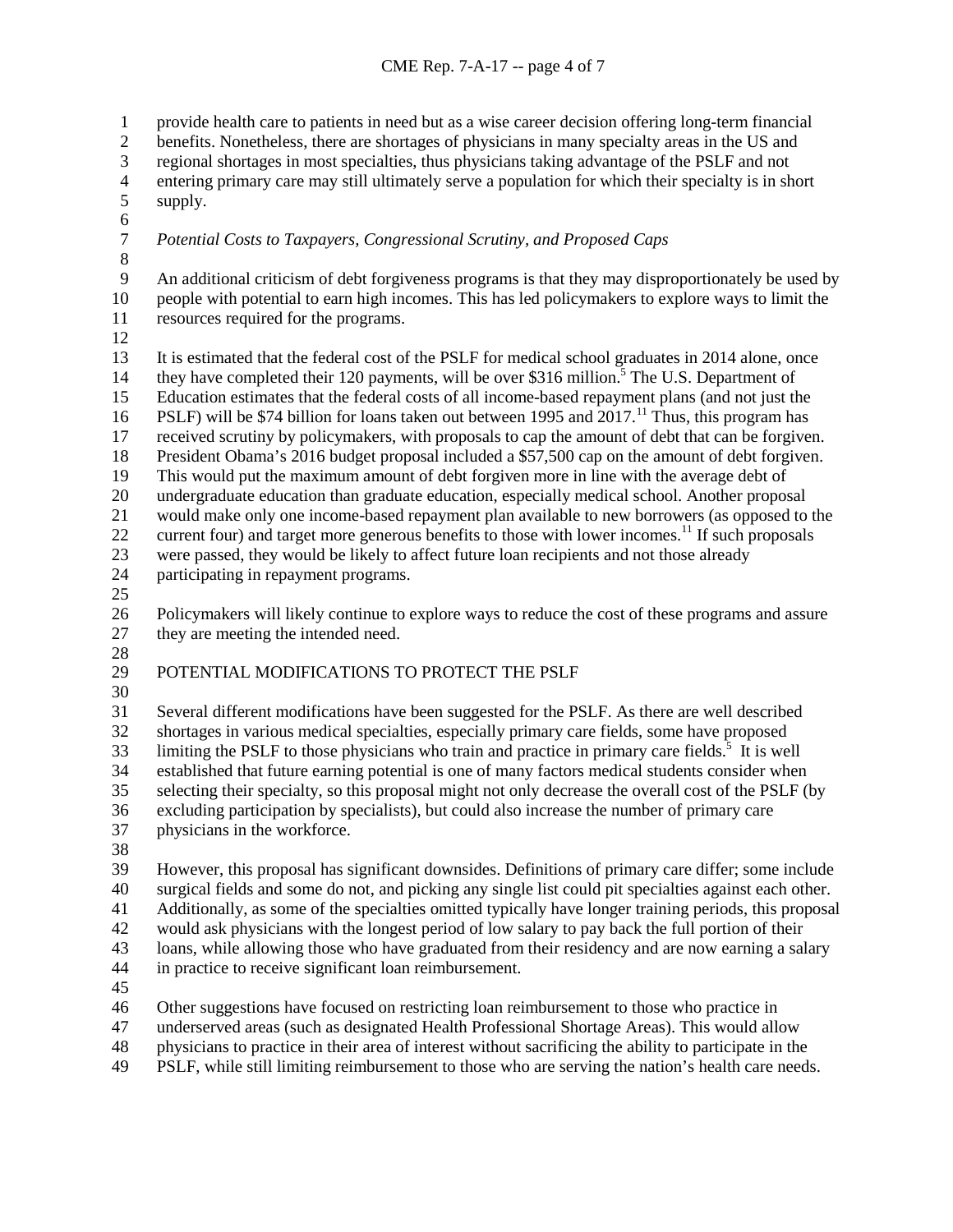One other potential solution would be to appoint a non-partisan independent authority to supervise the program and its evolution, and provide course correction as necessary. A concern, however, is 3 that a physician (or teacher) could be at year eight of ten in non-profit service under current<br>4 conditions, only to have the authority change eligibility criteria and negate the previous year 4 conditions, only to have the authority change eligibility criteria and negate the previous years of service. This could be easily avoided by simply having all "course corrections" take effect in the service. This could be easily avoided by simply having all "course corrections" take effect in the future, allowing everyone who is grandfathered into the program to complete their payments and 7 receive their loan forgiveness, although such a delay would also render these course corrections<br>8 much less productive at reducing costs to taxpayers. much less productive at reducing costs to taxpayers. As medicine becomes more complex, more physicians are lengthening their training in the form of fellowships and "super-fellowships." This means that more physicians will change institutions during their training, putting them at risk for increasing the length of their loan repayment period, 13 as loan payments made while working at a for-profit institution do not qualify for the PSLF. As<br>14 trainees often pursue the best education available irrespective of salary and, certainly, of the pro trainees often pursue the best education available irrespective of salary and, certainly, of the profit status of the institution, the profit status of graduate medical education training institutions should not be a qualification for PSLF eligibility. A physician who provides primary care or needed subspecialty care in a federally designated Health Professional Shortage Area while training at a

- for-profit institution should certainly be eligible for the PSLF.
- 
- CURRENT AMA POLICY
- 
- The AMA has several policies or directives that relate to medical school debt and public loan forgiveness. In particular:
- 

 D-305.993, "Medical School Financing, Tuition, and Student Debt," states that the AMA will advocate for ongoing, adequate funding for programs that provide scholarship or loan repayment funds in return for service; urge the Accreditation Council for Graduate Medical Education to revise its Institutional Requirements to include financial planning/debt management counseling for residents; and advocate against a cap on federal loan forgiveness programs but also advocate that any cap on loan forgiveness under the PSLF program be at least equal to the principal amount borrowed. 

 H-305.928, "Proposed Revisions to AMA Policy on Medical Student Debt," states that our AMA support new and expanded medical education assistance programs from the federal government; support legislation and regulation that produce favorable terms and conditions for borrowing and loan repayment; and support expansion and increase of medical student and physician benefits under PSLF.

 H-305.991, "Repayment of Education Loans," states that the AMA will encourage medical schools to counsel medical student borrowers on the status of indebtedness and payment schedules prior to graduation.

D-305.975, "Long-terms Solutions to Medical Student Debt," states that our AMA will advocate

for increased funding for the NHSC Loan Repayment Program to assure adequate funding of

primary care within the NHSC; and encourage the NHSC to have repayment policies consistent

with other federal loan forgiveness programs, to decrease the amount or loans in default and

increase the number of physicians practicing in underserved areas.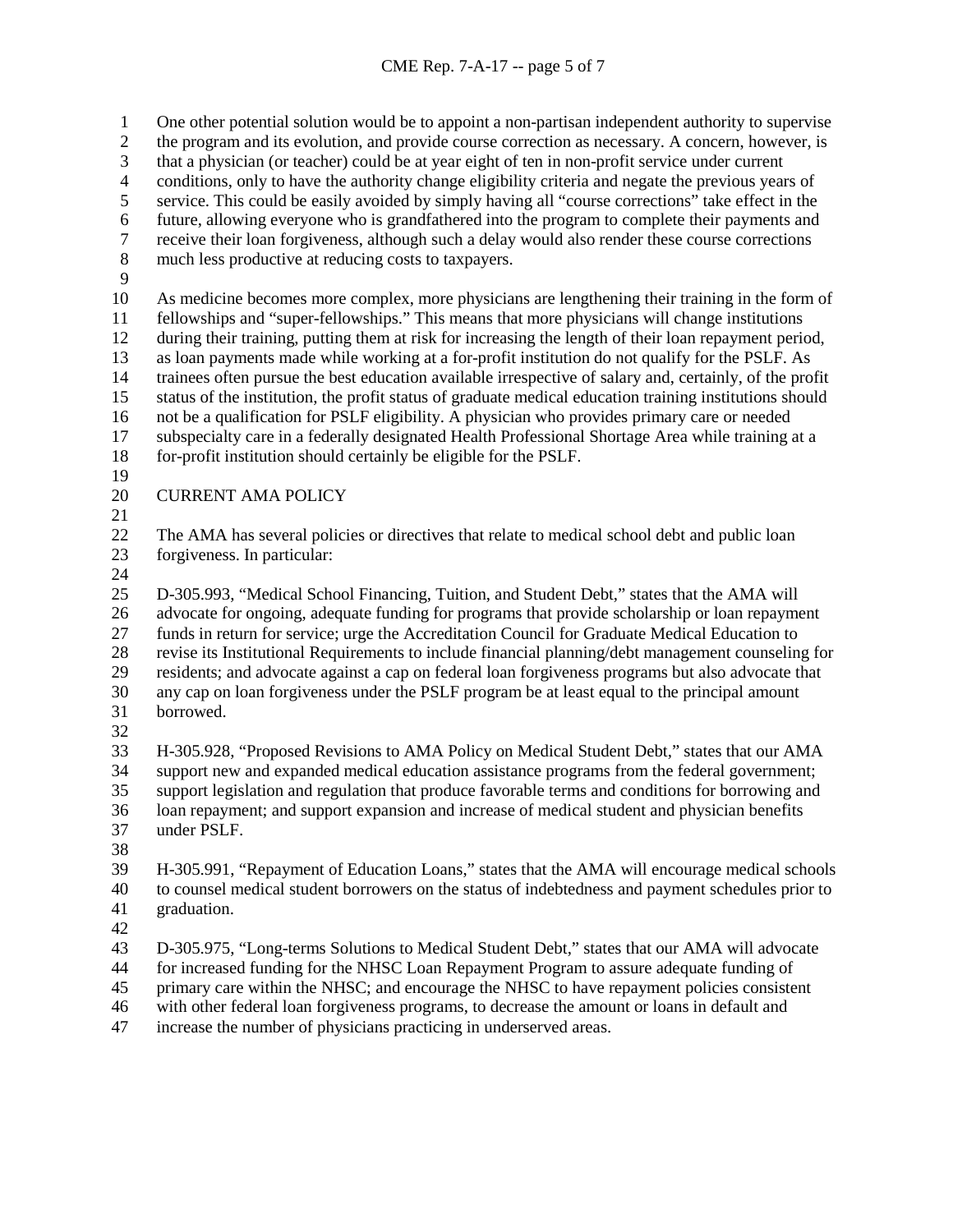| SUMMARY AND RECOMMENDATIONS                                                                        |                                                                                                                                                             |  |
|----------------------------------------------------------------------------------------------------|-------------------------------------------------------------------------------------------------------------------------------------------------------------|--|
| Overall, the physician community may be forced to recognize that its training paradigm is outside  |                                                                                                                                                             |  |
| the initial scope of the PSLF. Although the training period is long and arduous, and residents and |                                                                                                                                                             |  |
| fellows are relatively poorly reimbursed, physician salaries remain substantial, making the        |                                                                                                                                                             |  |
| argument for loan forgiveness a delicate one. When focusing on improvements to the PSLF, we        |                                                                                                                                                             |  |
| must remain cognizant of these facts.                                                              |                                                                                                                                                             |  |
|                                                                                                    |                                                                                                                                                             |  |
| The Council on Medical Education therefore recommends that the following recommendations be        |                                                                                                                                                             |  |
| adopted and the remainder of the report be filed.                                                  |                                                                                                                                                             |  |
|                                                                                                    |                                                                                                                                                             |  |
|                                                                                                    | 1. That our American Medical Association (AMA) encourage the Accreditation Council for                                                                      |  |
|                                                                                                    | Graduate Medical Education (ACGME) to require programs to include within the terms,                                                                         |  |
|                                                                                                    | conditions, and benefits of appointment to the program (which must be provided to                                                                           |  |
|                                                                                                    | applicants invited to interview, as per ACGME Institutional Requirements) information                                                                       |  |
|                                                                                                    | regarding the Public Service Loan Forgiveness (PSLF) program qualifying status of the                                                                       |  |
|                                                                                                    | employer. (New HOD Policy)                                                                                                                                  |  |
|                                                                                                    |                                                                                                                                                             |  |
|                                                                                                    | That our AMA rescind Policy D-305.993 (10), as having been fulfilled by this report.                                                                        |  |
|                                                                                                    | (Rescind HOD Policy)                                                                                                                                        |  |
|                                                                                                    |                                                                                                                                                             |  |
|                                                                                                    | That our AMA reaffirm Policy D-305.993 (1-9), which asks that the AMA advocate<br>against a cap on federal loan forgiveness programs. (Reaffirm HOD policy) |  |
|                                                                                                    |                                                                                                                                                             |  |
|                                                                                                    | That our AMA advocate that the profit status of a physician's training institution not be a                                                                 |  |
|                                                                                                    | factor for PSLF eligibility. (Directive to Take Action)                                                                                                     |  |
|                                                                                                    |                                                                                                                                                             |  |
|                                                                                                    | That our AMA encourage medical school financial advisors to counsel wise borrowing by                                                                       |  |
|                                                                                                    | medical students, in the event that the PSLF program is eliminated or severely curtailed.                                                                   |  |
|                                                                                                    | (Directive to Take Action)                                                                                                                                  |  |
|                                                                                                    |                                                                                                                                                             |  |
|                                                                                                    | That our AMA encourage medical school financial advisors to promote to medical students                                                                     |  |
|                                                                                                    | service-based loan repayment options, and other federal and military programs, as an                                                                        |  |
|                                                                                                    | attractive alternative to the PSLF in terms of financial prospects as well as providing the                                                                 |  |
|                                                                                                    | opportunity to provide care in medically underserved areas. (Directive to Take Action)                                                                      |  |
|                                                                                                    |                                                                                                                                                             |  |
|                                                                                                    | 7. That our AMA strongly advocate that the terms of the PSLF that existed at the time of the                                                                |  |
|                                                                                                    | agreement remain unchanged for any program participant in the event of any future                                                                           |  |
|                                                                                                    | restrictive changes. (Directive to Take Action)                                                                                                             |  |
|                                                                                                    | 2.<br>3.<br>4.<br>5.<br>6.                                                                                                                                  |  |

Fiscal note: \$2,000.